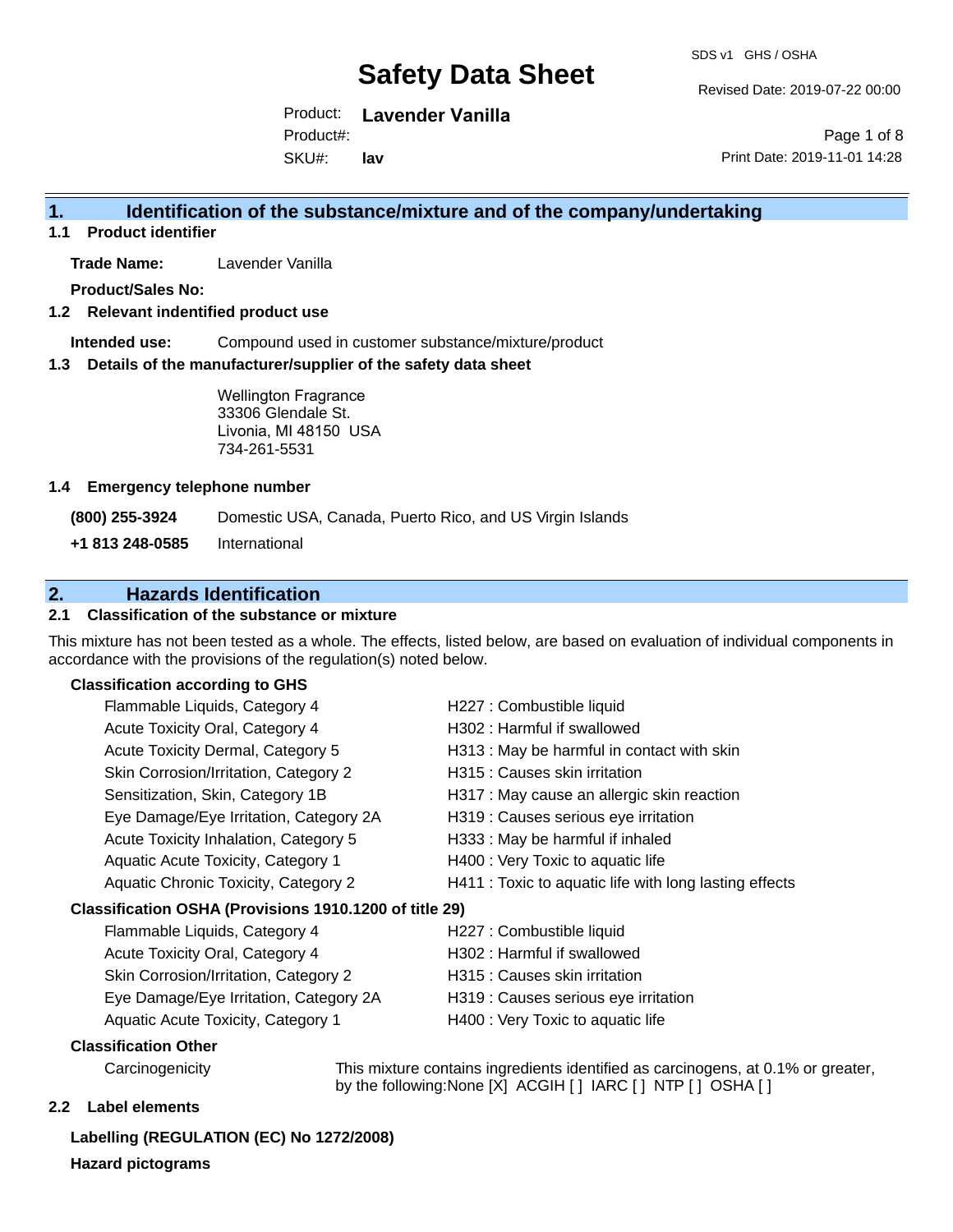### Product: **Lavender Vanilla**

Product#:

SKU#: **lav** Page 2 of 8

Revised Date: 2019-07-22 00:00

Print Date: 2019-11-01 14:28



**Signal Word: Warning**

| Combustible liquid                              |
|-------------------------------------------------|
| Harmful if swallowed                            |
| May be harmful in contact with skin             |
| Causes skin irritation                          |
| May cause an allergic skin reaction             |
| Causes serious eye irritation                   |
| May be harmful if inhaled                       |
| Very Toxic to aquatic life                      |
| Toxic to aquatic life with long lasting effects |
|                                                 |

### **Precautionary Statements**

#### **Prevention:**

| P235 | Keep cool                                                             |
|------|-----------------------------------------------------------------------|
| P264 | Wash hands thoroughly after handling                                  |
| P270 | Do not eat, drink or smoke when using this product                    |
| P272 | Contaminated work clothing should not be allowed out of the workplace |
| P273 | Avoid release to the environment                                      |

#### **Response:**

| $P301 + P312 + P330$ | IF SWALLOWED: Call a POISON CENTER or doctor/physician if you feel unwell Rinse<br>mouth                                              |
|----------------------|---------------------------------------------------------------------------------------------------------------------------------------|
| $P302 + P352$        | IF ON SKIN: Wash with soap and water                                                                                                  |
| $P304 + P312$        | IF INHALED: Call a POISON CENTER or doctor/physician if you feel unwell                                                               |
| $P305 + P351 + P338$ | IF IN EYES: Rinse cautiously with water for several minutes Remove contact lenses if<br>present and easy to do. continue rinsing      |
| $P333 + P313$        | If skin irritation or a rash occurs: Get medical advice/attention                                                                     |
| $P337 + P313$        | If eye irritation persists: Get medical advice/attention                                                                              |
| P362                 | Take off contaminated clothing and wash before reuse                                                                                  |
| P363                 | Wash contaminated clothing before reuse                                                                                               |
| P370 + P378          | In case of fire: Use Carbon dioxide (CO2), Dry chemical, or Foam for extinction. Do not use<br>a direct water jet on burning material |
| P391                 | <b>Collect Spillage</b>                                                                                                               |
|                      |                                                                                                                                       |

### **2.3 Other Hazards**

#### **no data available**

# **3. Composition/Information on Ingredients**

## **3.1 Mixtures**

This product is a complex mixture of ingredients, which contains among others the following substance(s), presenting a health or environmental hazard within the meaning of the UN Globally Harmonized System of Classification and Labeling of Chemicals (GHS):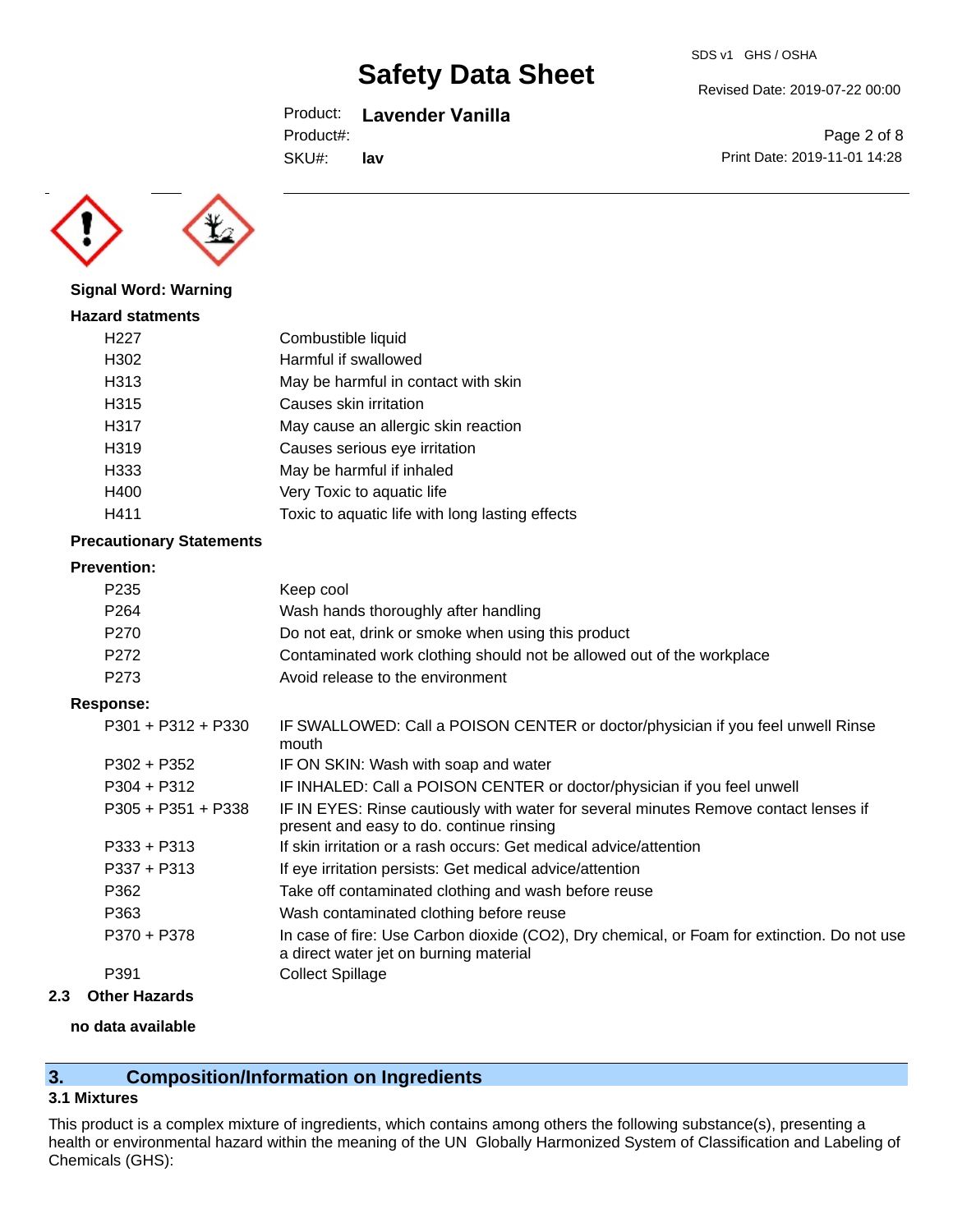#### SDS v1 GHS / OSHA

Revised Date: 2019-07-22 00:00

# Product: **Lavender Vanilla**

Product#:

SKU#: **lav**

Page 3 of 8 Print Date: 2019-11-01 14:28

| CAS#<br>Ingredient                                                                          | EC#                            | Conc.<br>Range | <b>GHS Classification</b>          |
|---------------------------------------------------------------------------------------------|--------------------------------|----------------|------------------------------------|
| 120-51-4                                                                                    | 204-402-9                      | 60 - 70 %      | H302; H313; H400; H411             |
| <b>Benzyl Benzoate</b>                                                                      |                                |                |                                    |
| 78-70-6                                                                                     | 201-134-4                      | $5 - 10%$      | H227; H303; H315; H317; H319; H402 |
| Linalool                                                                                    |                                |                |                                    |
| 5989-27-5                                                                                   | 227-813-5                      | $5 - 10%$      | H226; H304; H315; H317; H400; H410 |
| Limonene                                                                                    |                                |                |                                    |
| 115-95-7                                                                                    | 204-116-4                      | $2 - 5%$       | H227; H315; H317; H320; H402       |
| <b>Linalyl Acetate</b>                                                                      |                                |                |                                    |
| $98 - 55 - 5$                                                                               | 202-680-6                      | $2 - 5%$       | H227; H303; H315; H319; H401       |
| <b>Terpineol</b>                                                                            |                                |                |                                    |
| 121-32-4                                                                                    | 204-464-7                      | $2 - 5%$       | H303; H320; H402                   |
|                                                                                             | 3-Ethoxy-4-hydroxybenzaldehyde |                |                                    |
| $91 - 64 - 5$                                                                               | 202-086-7                      | $2 - 5%$       | H302; H317; H402                   |
| Coumarin                                                                                    |                                |                |                                    |
| 105-95-3                                                                                    | 203-347-8                      | $1 - 2%$       | H401                               |
| Ethylene brassylate                                                                         |                                |                |                                    |
| 121-33-5                                                                                    | 204-465-2                      | $1 - 2%$       | H303; H319                         |
| vanillin                                                                                    |                                |                |                                    |
| 66068-84-6                                                                                  | 266-100-3                      | $1 - 2%$       | H315; H401; H411                   |
| Isocamphenyl cyclohexanol (mixed isomers)                                                   |                                |                |                                    |
| 470-82-6                                                                                    | 207-431-5                      | $1 - 2%$       | H226; H303; H316; H317             |
| Eucalyptol                                                                                  |                                |                |                                    |
| See Section 16 for full text of GHS classification codes                                    |                                |                |                                    |
| See Section 16 for full text of GHS classification codes which where not shown in section 2 |                                |                |                                    |

Total Hydrocarbon Content (%  $w/w$ ) = 7.66

| <b>First Aid Measures</b><br>$\mathbf 4$                        |                                                                                                               |
|-----------------------------------------------------------------|---------------------------------------------------------------------------------------------------------------|
| Description of first aid measures<br>4.1                        |                                                                                                               |
| Inhalation:                                                     | Remove from exposure site to fresh air and keep at rest.<br>Obtain medical advice.                            |
| Eye Exposure:                                                   | Flush immediately with water for at least 15 minutes.<br>Contact physician if symptoms persist.               |
| <b>Skin Exposure:</b>                                           | Remove contaminated clothes. Wash thoroughly with water (and soap).<br>Contact physician if symptoms persist. |
| Ingestion:                                                      | Rinse mouth with water and obtain medical advice.                                                             |
| 4.2 Most important symptoms and effects, both acute and delayed |                                                                                                               |
| Symptoms:                                                       | no data available                                                                                             |
| Risks:                                                          | Refer to Section 2.2 "Hazard Statements"                                                                      |

**4.3 Indication of any immediate medical attention and special treatment needed**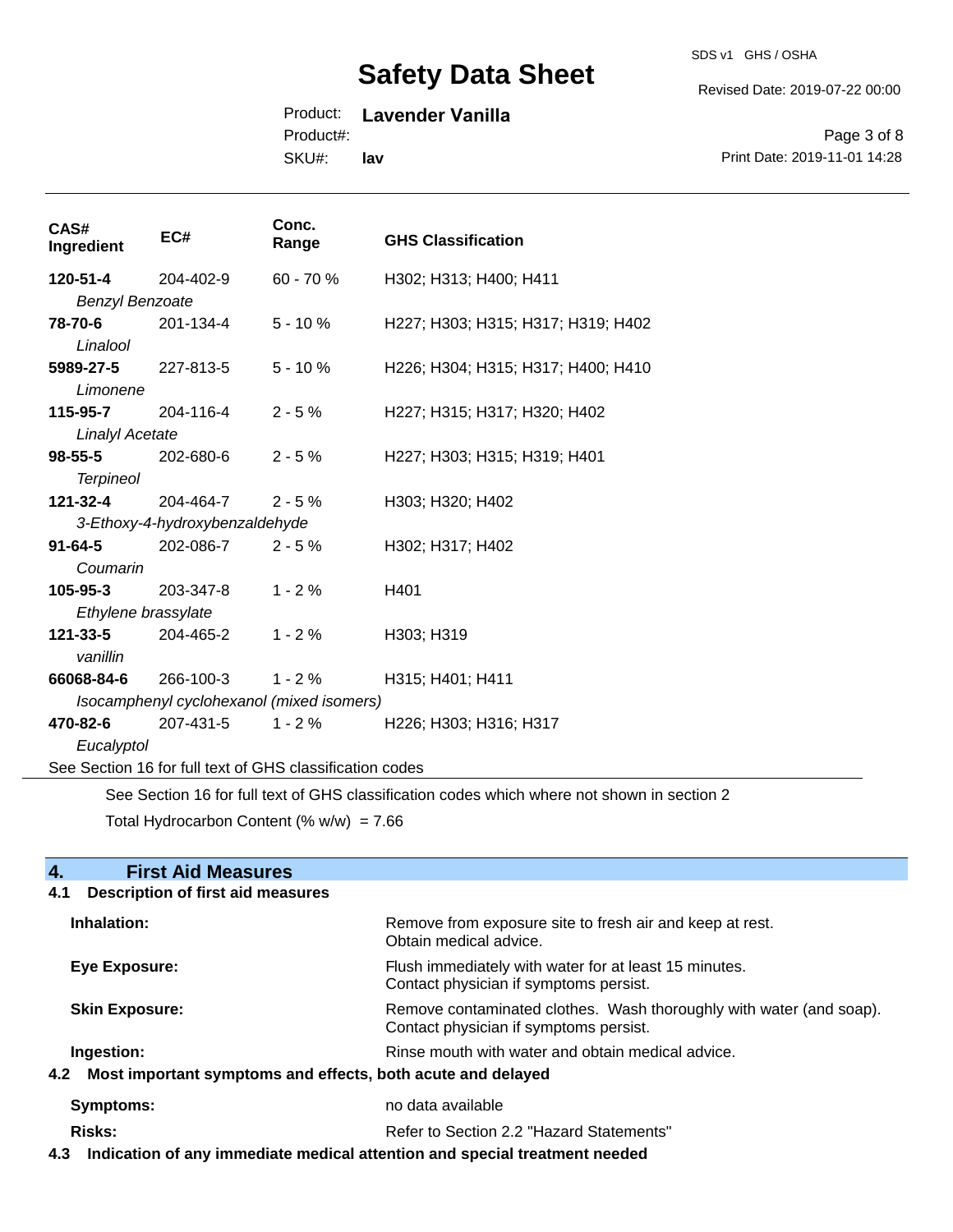SDS v1 GHS / OSHA

Revised Date: 2019-07-22 00:00

Product: **Lavender Vanilla**

Product#:

SKU#: **lav**

Page 4 of 8 Print Date: 2019-11-01 14:28

| Treatment:                                                                 | Refer to Section 2.2 "Response"                   |  |  |
|----------------------------------------------------------------------------|---------------------------------------------------|--|--|
| 5.<br><b>Fire-Fighting measures</b>                                        |                                                   |  |  |
| 5.1<br><b>Extinguishing media</b>                                          |                                                   |  |  |
| Suitable:                                                                  | Carbon dioxide (CO2), Dry chemical, Foam          |  |  |
| Unsuitable                                                                 | Do not use a direct water jet on burning material |  |  |
| 5.2 Special hazards arising from the substance or mixture                  |                                                   |  |  |
| During fire fighting:                                                      | Water may be ineffective                          |  |  |
| 5.3<br><b>Advice for firefighters</b>                                      |                                                   |  |  |
| <b>Further information:</b>                                                | Standard procedure for chemical fires             |  |  |
| 6.<br><b>Accidental Release Measures</b>                                   |                                                   |  |  |
| 6.1<br>Personal precautions, protective equipment and emergency procedures |                                                   |  |  |

Avoid inhalation and contact with skin and eyes. A self-contained breathing apparatus is recommended in case of a major spill.

#### **6.2 Environmental precautions**

Keep away from drains, soil, and surface and groundwater.

#### **6.3 Methods and materials for containment and cleaning up**

Clean up spillage promptly. Remove ignition sources. Provide adequate ventilation. Avoid excessive inhalation of vapors. Gross spillages should be contained by use of sand or inert powder and disposed of according to the local regulations.

#### **6.4 Reference to other sections**

Not Applicable

## **7. Handling and Storage**

#### **7.1 Precautions for safe handling**

Apply according to good manufacturing and industrial hygiene practices with proper ventilation. Do not drink, eat or smoke while handling. Respect good personal hygiene.

#### **7.2 Conditions for safe storage, including any incompatibilities**

Store in a cool, dry and ventilated area away from heat sources and protected from light in tightly closed original container. Avoid uncoated metal container. Keep air contact to a minimum.

### **7.3 Specific end uses**

No information available

### **8. Exposure Controls/Personal Protection**

#### **8.1 Control parameters**

**Exposure Limits:** Contains no substances with occupational exposure limit values.

**Engineering Controls:** Use local exhaust as needed.

#### **8.2 Exposure controls - Personal protective equipment**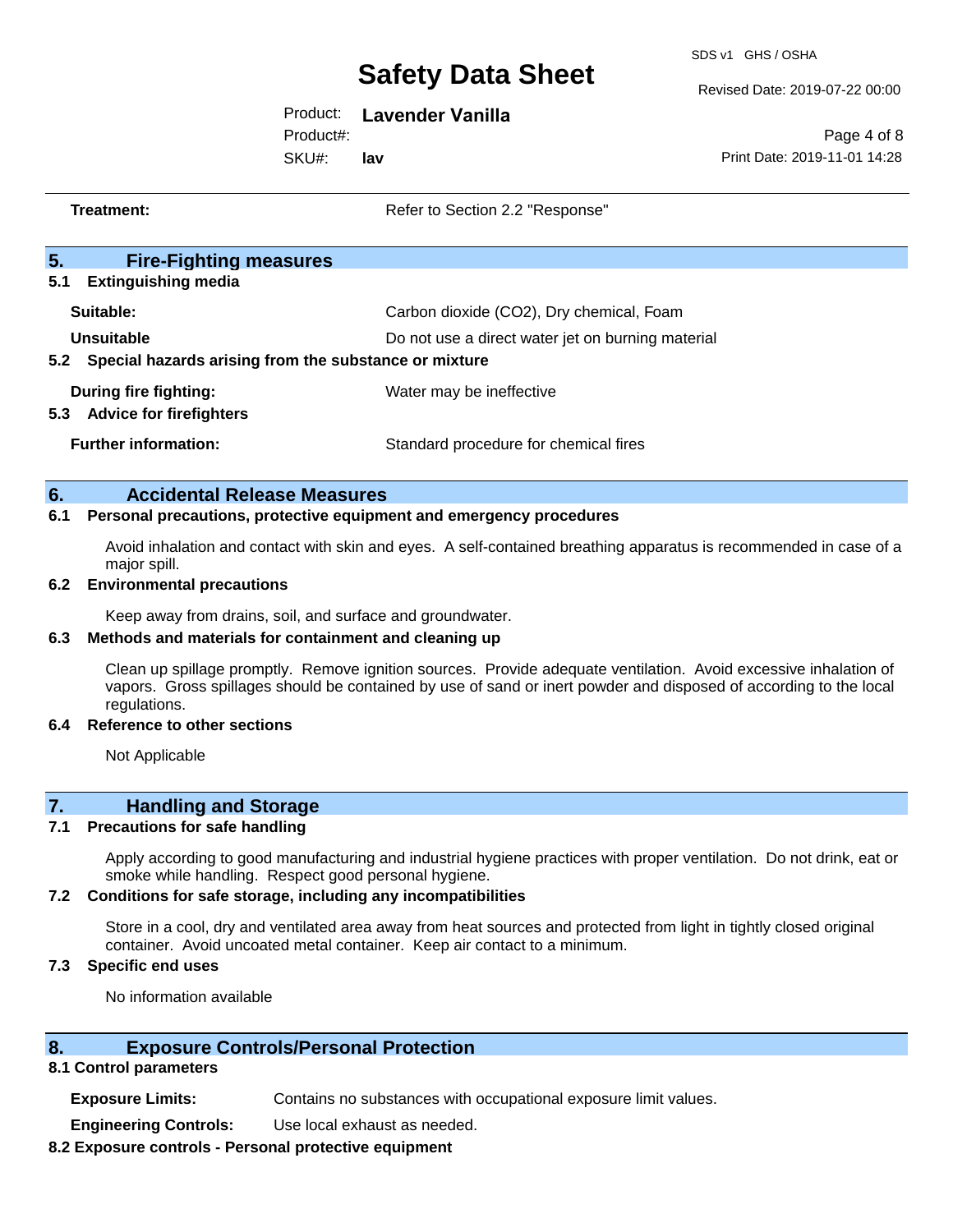SDS v1 GHS / OSHA

|                 |           | Product: Lavender Vanilla              |                                                                                                |  |
|-----------------|-----------|----------------------------------------|------------------------------------------------------------------------------------------------|--|
|                 | Product#: |                                        | Page 5 of 8                                                                                    |  |
|                 | SKU#:     | lav                                    | Print Date: 2019-11-01 14:28                                                                   |  |
| Eye protection: |           | as may be appropriate for the exposure | Tightly sealed goggles, face shield, or safety glasses with brow guards and side shields, etc. |  |

**Respiratory protection:** Avoid excessive inhalation of concentrated vapors. Apply local ventilation where appropriate. **Skin protection:** Avoid Skin contact. Use chemically resistant gloves as needed.

# **9. Physical and Chemical Properties**

#### **9.1 Information on basic physical and chemical properties**

| Appearance:                  | Liquid                                           |  |  |
|------------------------------|--------------------------------------------------|--|--|
| Odor:                        | Conforms to Standard                             |  |  |
| Color:                       | Nearly Colorless G0 to Pale (Golden) Yellow (G4) |  |  |
| <b>Viscosity:</b>            | Liquid                                           |  |  |
| <b>Freezing Point:</b>       | Not determined                                   |  |  |
| <b>Boiling Point:</b>        | Not determined                                   |  |  |
| <b>Melting Point:</b>        | Not determined                                   |  |  |
| <b>Flashpoint (CCCFP):</b>   | 168 F (75.56 C)                                  |  |  |
| <b>Auto flammability:</b>    | Not determined                                   |  |  |
| <b>Explosive Properties:</b> | None Expected                                    |  |  |
| <b>Oxidizing properties:</b> | None Expected                                    |  |  |
| Vapor Pressure (mmHg@20 C):  | 0.7890                                           |  |  |
| %VOC:                        | 0.79                                             |  |  |
| Specific Gravity @ 25 C:     | 1.0450                                           |  |  |
| Density @ 25 C:              | 1.0420                                           |  |  |
| Refractive Index @ 20 C:     | 1.5350                                           |  |  |
| Soluble in:                  | Oil                                              |  |  |

## **10. Stability and Reactivity**

| 10.1 Reactivity                         | None                                               |
|-----------------------------------------|----------------------------------------------------|
| <b>10.2 Chemical stability</b>          | Stable                                             |
| 10.3 Possibility of hazardous reactions | None known                                         |
| 10.4 Conditions to avoid                | None known                                         |
| 10.5 Incompatible materials             | Strong oxidizing agents, strong acids, and alkalis |
| 10.6 Hazardous decomposition products   | None known                                         |

### **11. Toxicological Information**

#### **11.1 Toxicological Effects**

Acute Toxicity Estimates (ATEs) based on the individual Ingredient Toxicity Data utilizing the "Additivity Formula"

**Acute toxicity - Oral - (Rat) mg/kg** (LD50: 1828.5439) Harmful if swallowed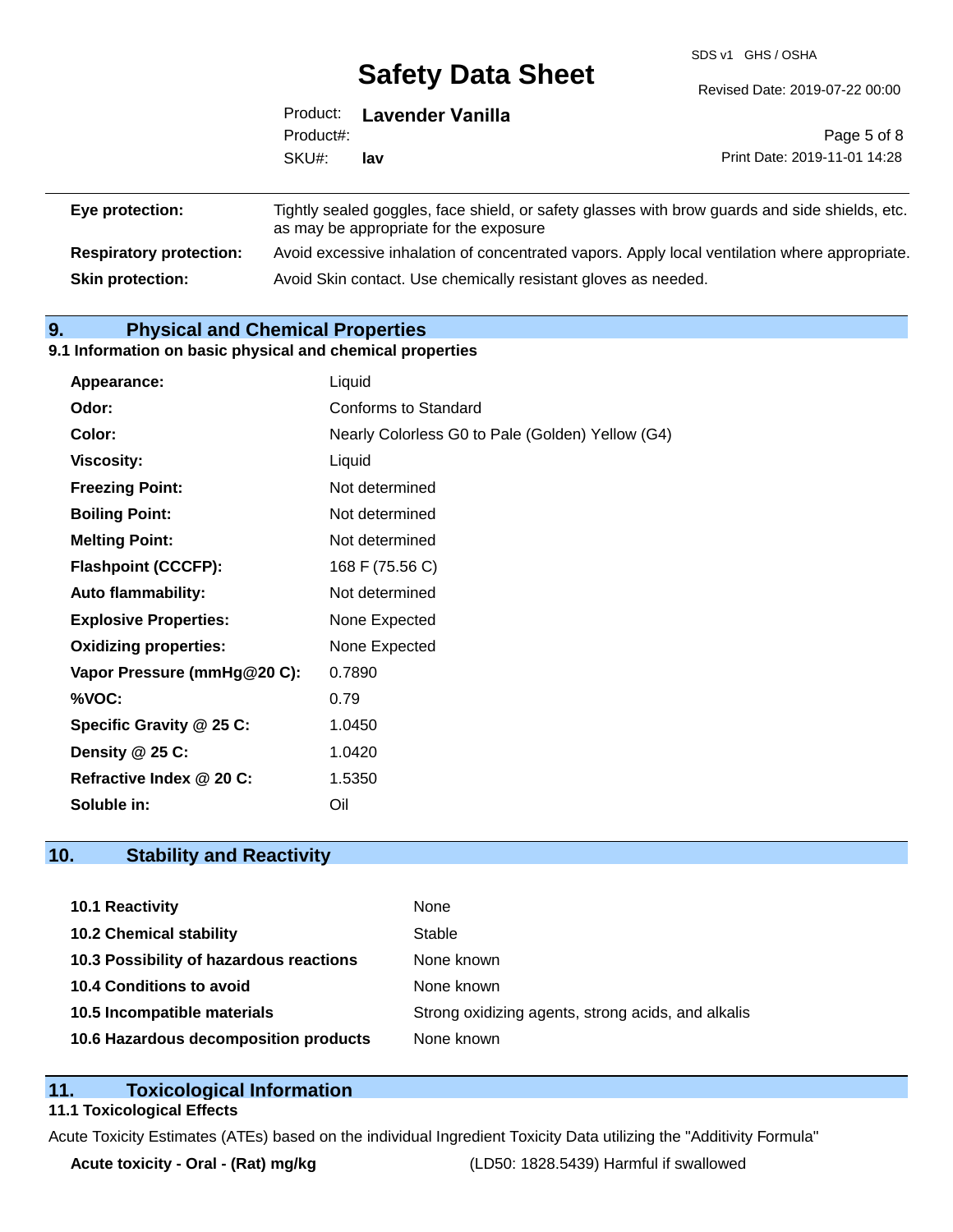SDS v1 GHS / OSHA

Revised Date: 2019-07-22 00:00

Product: **Lavender Vanilla** SKU#: Product#: **lav**

Page 6 of 8 Print Date: 2019-11-01 14:28

| Acute toxicity - Dermal - (Rabbit) mg/kg           | (LD50: 2998.0270) May be harmful in contact with skin    |  |  |
|----------------------------------------------------|----------------------------------------------------------|--|--|
| Acute toxicity - Inhalation - (Rat) mg/L/4hr       | (LD50: 72.5930) May be harmful if inhaled                |  |  |
| <b>Skin corrosion / irritation</b>                 | May be harmful if inhaled                                |  |  |
| Serious eye damage / irritation                    | Causes serious eye irritation                            |  |  |
| <b>Respiratory sensitization</b>                   | Not classified - the classification criteria are not met |  |  |
| <b>Skin sensitization</b>                          | May cause an allergic skin reaction                      |  |  |
| <b>Germ cell mutagenicity</b>                      | Not classified - the classification criteria are not met |  |  |
| Carcinogenicity                                    | Not classified - the classification criteria are not met |  |  |
| <b>Reproductive toxicity</b>                       | Not classified - the classification criteria are not met |  |  |
| Specific target organ toxicity - single exposure   | Not classified - the classification criteria are not met |  |  |
| Specific target organ toxicity - repeated exposure | Not classified - the classification criteria are not met |  |  |
| <b>Aspiration hazard</b>                           | Not classified - the classification criteria are not met |  |  |
|                                                    |                                                          |  |  |
| <b>Ecological Information</b><br>12.               |                                                          |  |  |
| 12.1 Toxicity                                      |                                                          |  |  |
| <b>Acute acquatic toxicity</b>                     | Very Toxic to aquatic life                               |  |  |
| <b>Chronic acquatic toxicity</b>                   | Toxic to aquatic life with long lasting effects          |  |  |
| <b>Toxicity Data on soil</b>                       | no data available                                        |  |  |
| <b>Toxicity on other organisms</b>                 |                                                          |  |  |
|                                                    | no data available                                        |  |  |
|                                                    |                                                          |  |  |
| 12.2 Persistence and degradability                 | no data available                                        |  |  |
| 12.3 Bioaccumulative potential                     | no data available                                        |  |  |
| 12.4 Mobility in soil                              | no data available                                        |  |  |
| 12.5 Other adverse effects                         | no data available                                        |  |  |

# **13. Disposal Conditions**

### **13.1 Waste treatment methods**

Do not allow product to reach sewage systems. Dispose of in accordance with all local and national regulations. Send to a licensed waste management company.The product should not be allowed to enter drains, water courses or the soil. Do not contaminate ponds, waterways or ditches with chemical or used container.

# **14. Transport Information**

| <b>Marine Pollutant</b>                  | Yes. Ingredient of greatest environmental impact:<br>120-51-4 : (60 - 70 %) : Benzyl Benzoate |                   |                 |        |  |
|------------------------------------------|-----------------------------------------------------------------------------------------------|-------------------|-----------------|--------|--|
| Regulator                                | <b>Class</b>                                                                                  | <b>Pack Group</b> | <b>Sub Risk</b> | UN-nr. |  |
| U.S. DOT (Non-Bulk)                      | Not Regulated - Not Dangerous Goods                                                           |                   |                 |        |  |
| <b>Chemicals NOI</b>                     |                                                                                               |                   |                 |        |  |
| <b>ADR/RID (International Road/Rail)</b> |                                                                                               |                   |                 |        |  |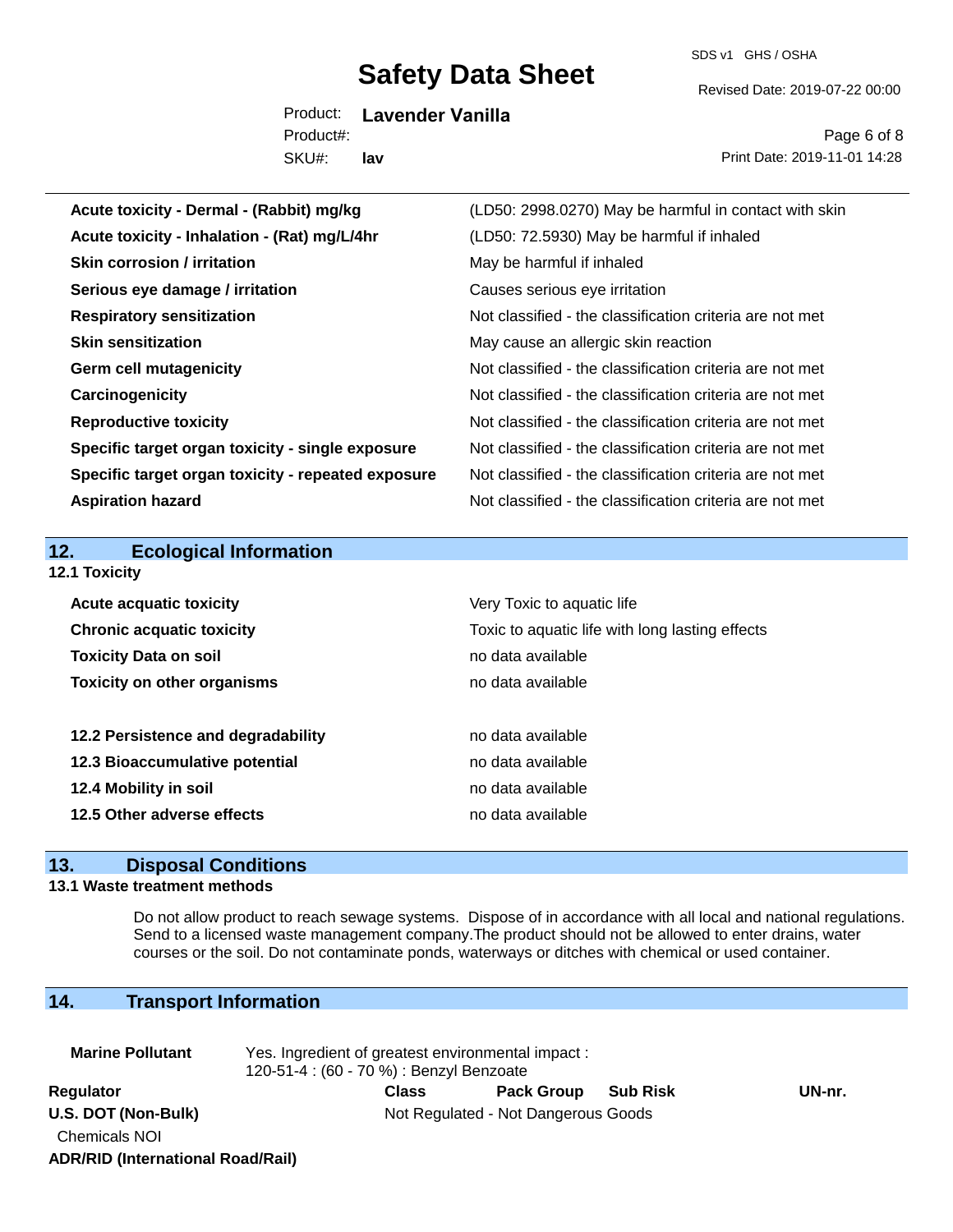SDS v1 GHS / OSHA

Revised Date: 2019-07-22 00:00

|                                                               | Product:     | <b>Lavender Vanilla</b>                                      |   |                              |
|---------------------------------------------------------------|--------------|--------------------------------------------------------------|---|------------------------------|
|                                                               | Product#:    |                                                              |   | Page 7 of 8                  |
|                                                               | SKU#:<br>lav |                                                              |   | Print Date: 2019-11-01 14:28 |
| <b>Environmentally Hazardous</b><br>Substance, Liquid, n.o.s. |              | 9                                                            | Ш | <b>UN3082</b>                |
| <b>IATA (Air Cargo)</b>                                       |              |                                                              |   |                              |
| <b>Environmentally Hazardous</b><br>Substance, Liquid, n.o.s. |              | 9                                                            | Ш | <b>UN3082</b>                |
| IMDG (Sea)                                                    |              |                                                              |   |                              |
| <b>Environmentally Hazardous</b><br>Substance, Liquid, n.o.s. |              | 9                                                            | Ш | <b>UN3082</b>                |
| 15.<br><b>Regulatory Information</b>                          |              |                                                              |   |                              |
| <b>U.S. Federal Regulations</b>                               |              |                                                              |   |                              |
| <b>TSCA (Toxic Substance Control Act)</b>                     |              | All components of the substance/mixture are listed or exempt |   |                              |

**40 CFR(EPCRA, SARA, CERCLA and CAA)** This product contains NO components of concern.

#### **U.S. State Regulations**

| <b>California Proposition 65 Warning</b> |                                        |                            | This product contains the following components: |  |  |
|------------------------------------------|----------------------------------------|----------------------------|-------------------------------------------------|--|--|
|                                          | $123-35-3(NF)$ 204-622-5 $\leq$ 21 ppm |                            | beta-Myrcene (Natural Source)                   |  |  |
|                                          | 94-59-7                                | $202 - 345 - 4 \leq 4$ ppm | Safrole (Natural Source)                        |  |  |
|                                          |                                        |                            |                                                 |  |  |

(Natural Source)

### **Canadian Regulations**

**DSL DSL 100.00%** of the components are listed or exempt.

### **16. Other Information**

#### **GHS H-Statements referred to under section 3 and not listed in section 2**

| H226 : Flammable liquid and vapour                  | H303 : May be harmful if swallow   |
|-----------------------------------------------------|------------------------------------|
| H304 : May be fatal if swallowed and enters airways | H316 : Causes mild skin irritation |
| H317 : May cause an allergic skin reaction          | H320 : Causes eye irritation       |
| H401 : Toxic to aquatic life                        | H402 : Harmful to aquatic life     |

H410 : Very toxic to aquatic life with long lasting effects

#### **Total Fractional Values**

#### (TFV) Risk (TFV) Risk

- 
- (2.85) Aquatic Chronic Toxicity, Category 4 (2.77) Aquatic Acute Toxicity, Category 1
- (2.74) Skin Corrosion/Irritation, Category 3 (2.57) Skin Corrosion/Irritation, Category 2
- 
- (1.09) Acute Toxicity Oral, Category 4

H320 : Causes eye irritation H402 : Harmful to aquatic life

H303 : May be harmful if swallowed

- 
- (68.88) Acute Toxicity Inhalation, Category 5 (55.04) Aquatic Chronic Toxicity, Category 3
- (7.80) Sensitization, Skin, Category 1B (5.50) Aquatic Chronic Toxicity, Category 2
	-
	-
- (1.67) Acute Toxicity Dermal, Category 5 (1.37) Eye Damage/Eye Irritation, Category 2A